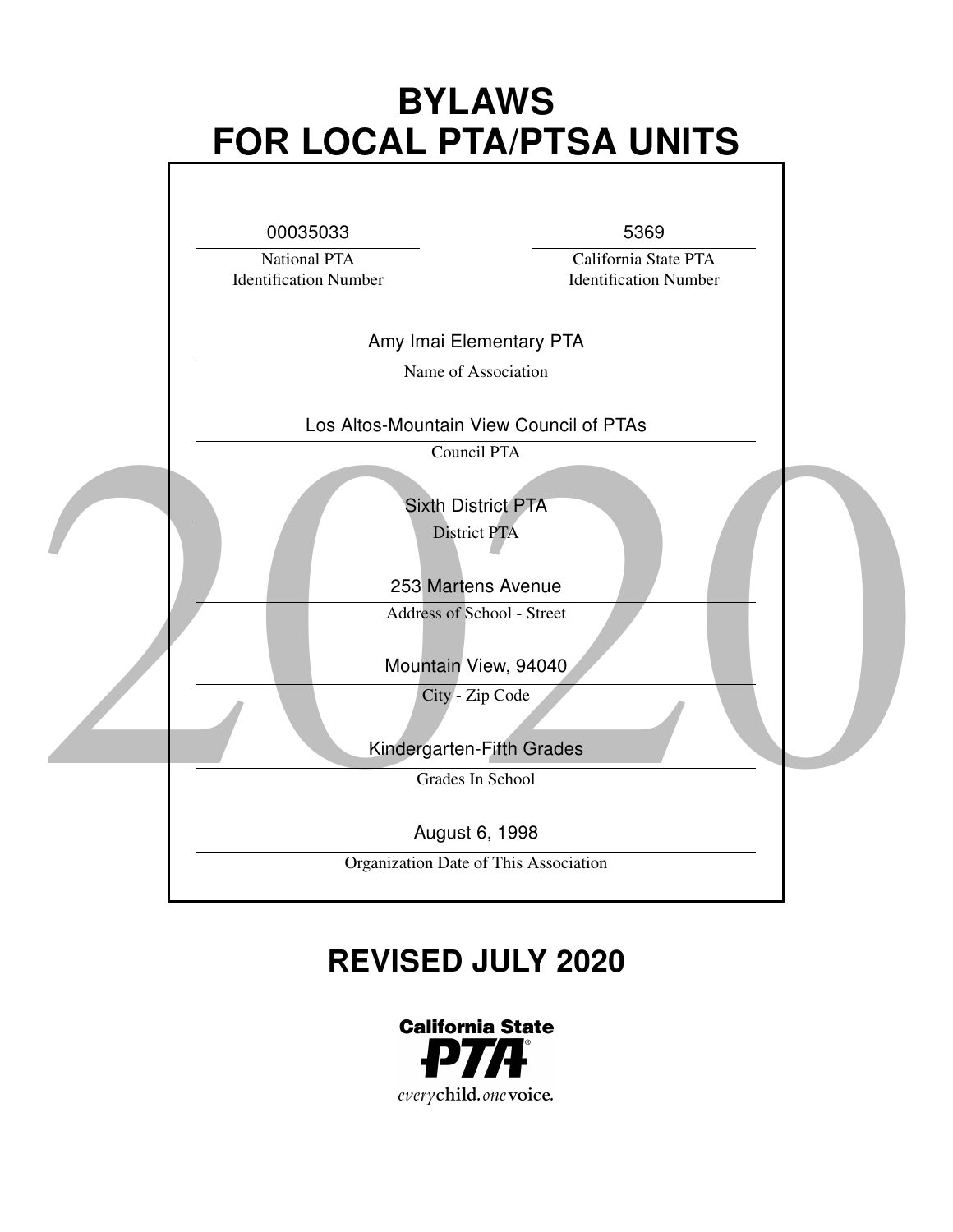## BYLAWS for PARENT-TEACHER ASSOCIATIONS and PARENT-TEACHER-STUDENT ASSOCIATIONS

These Bylaws outline the essential structure and specific regulations to govern parent-teacher associations and/or parent-teacher-student associations in the State of California. Subject to approval of the California State PTA as described herein, the Bylaws may be modified to meet the needs of the Association.

## MISSION STATEMENT OF THE CALIFORNIA STATE PTA

*The mission of the California State PTA is to positively impact the lives of all children and families.* – California State PTA Board of Managers, August 2013

# BYLAWS FOR LOCAL PTA/PTSA UNITS – TABLE OF CONTENTS

|                   |                                                                   | Page           |
|-------------------|-------------------------------------------------------------------|----------------|
| Article I         | Name                                                              | L              |
| ***Article II     |                                                                   | 1              |
| ***Article III    | Basic Policies and Principles                                     | $\overline{2}$ |
| Article IV        | Membership and Dues                                               | $3-4$          |
| Article V         | Officers and Their Election                                       | $4 - 5$        |
| <b>Article VI</b> | Duties of Officers and Chairpersons                               | $5 - 7$        |
| Article VII       | Association Meetings                                              | $7 - 8$        |
| Article VIII      | Executive Board                                                   | $9-10$         |
| Article IX        | Council Membership                                                | $10 - 11$      |
| Article X         | Charter Procedure                                                 | 11-12          |
| Article XI        | <b>Relationship With National PTA</b><br>And California State PTA | 12             |
| ***Article XII    |                                                                   | $12 - 13$      |
| Article XIII      | Identification Numbers and Fiscal Year                            | 14             |
| ***Article XIV    | Parliamentary Authority                                           | 14             |
| Article XV        | Amendments                                                        | 14-15          |
|                   | Signature Page                                                    | 15             |
|                   | Standing Rules                                                    | 16-17          |

## CALIFORNIA STATE PTA

2327 L Street, Sacramento, CA 95816 916.440.1985 *|* FAX 916.440.1986 *|* www.capta.org *|* E-mail: info@capta.org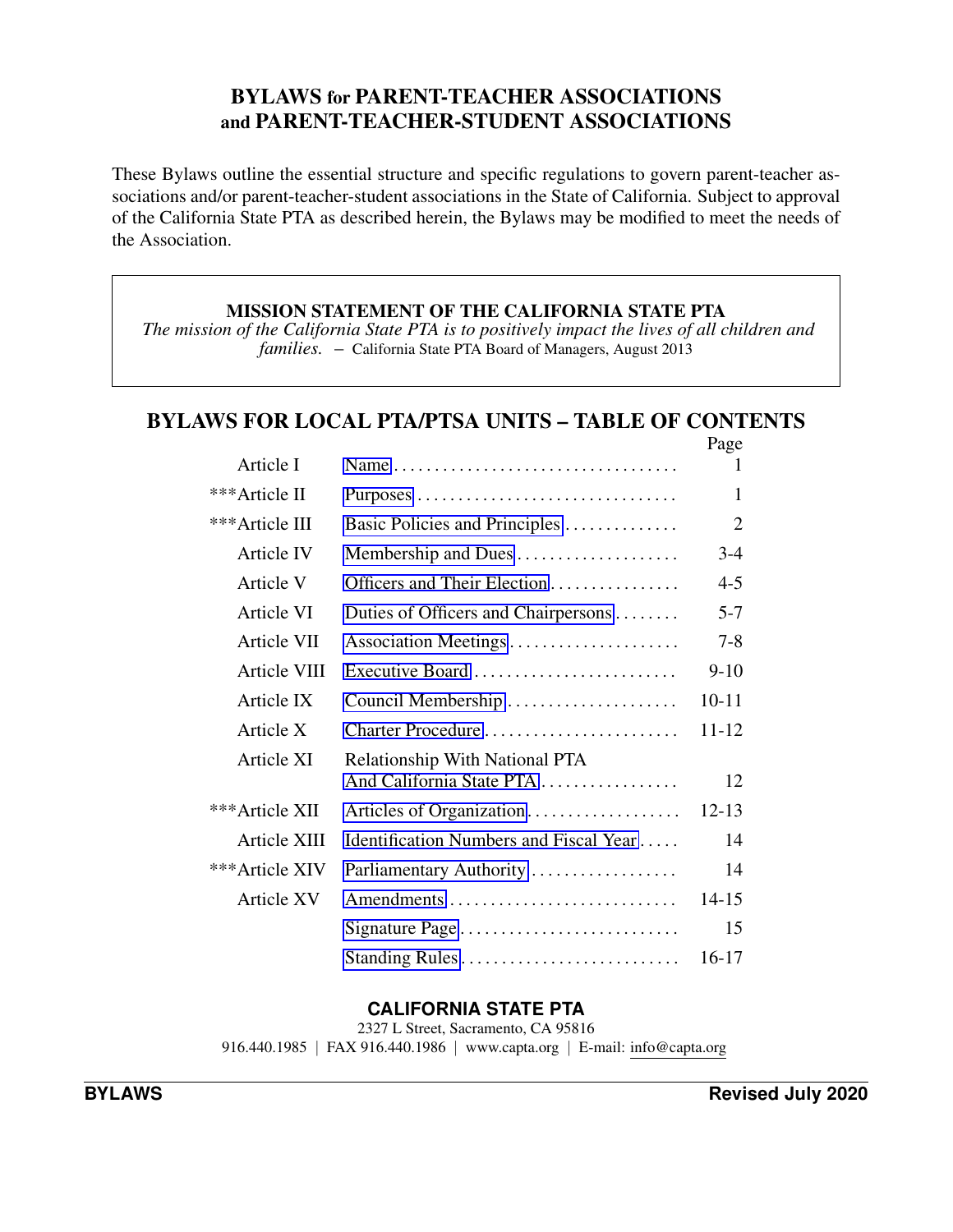# BYLAWS

## ARTICLE I – NAME

|                      | The name of this Association is Amy Imai Elementary PTA                                                  |  |
|----------------------|----------------------------------------------------------------------------------------------------------|--|
|                      | Parent-Teacher-Student Association, hereinafter referred to as the "Association", located in the city of |  |
| <b>Mountain View</b> | , a local Association of the Los Altos-Mountain View<br>Council,                                         |  |
| Sixth                | District of the California Congress of Parents, Teachers, and Students, Inc.                             |  |

(California State PTA), a branch of the National Congress of Parents and Teachers (National PTA).

## \*\*\*ARTICLE II – PURPOSES

## SECTION 1.

The purposes of this Association, in common with the purposes of the National PTA and the California State PTA, are:

- a. To promote the welfare of children and youth in home, school, places of worship, and throughout the community;
- b. To raise the standards of home life;
- c. To advocate for laws that further the education, physical and mental health, welfare, and safety of children and youth;
- d. To promote the collaboration and engagement of families and educators in the education of children and youth;
- e. To engage the public in united efforts to secure the physical, mental, emotional, spiritual, and social well-being of all children and youth; and
- f. To advocate for fiscal responsibility regarding public tax dollars in public education funding.

## SECTION 2.

The purposes of this Association are promoted in cooperation with the National PTA and the California State PTA through advocacy and education in collaboration with parents, families, teachers, educators, students, and the public; developed through conferences, committees, projects and programs; and governed and qualified by the basic policies set forth in Article III.

#### SECTION 3.

This Association is organized exclusively for the charitable, scientific, literary, or educational purposes within the meaning of Section  $501(c)(3)$  of the Internal Revenue Code, as amended, or the corresponding Section of any future Federal tax code (hereinafter "Internal Revenue Code").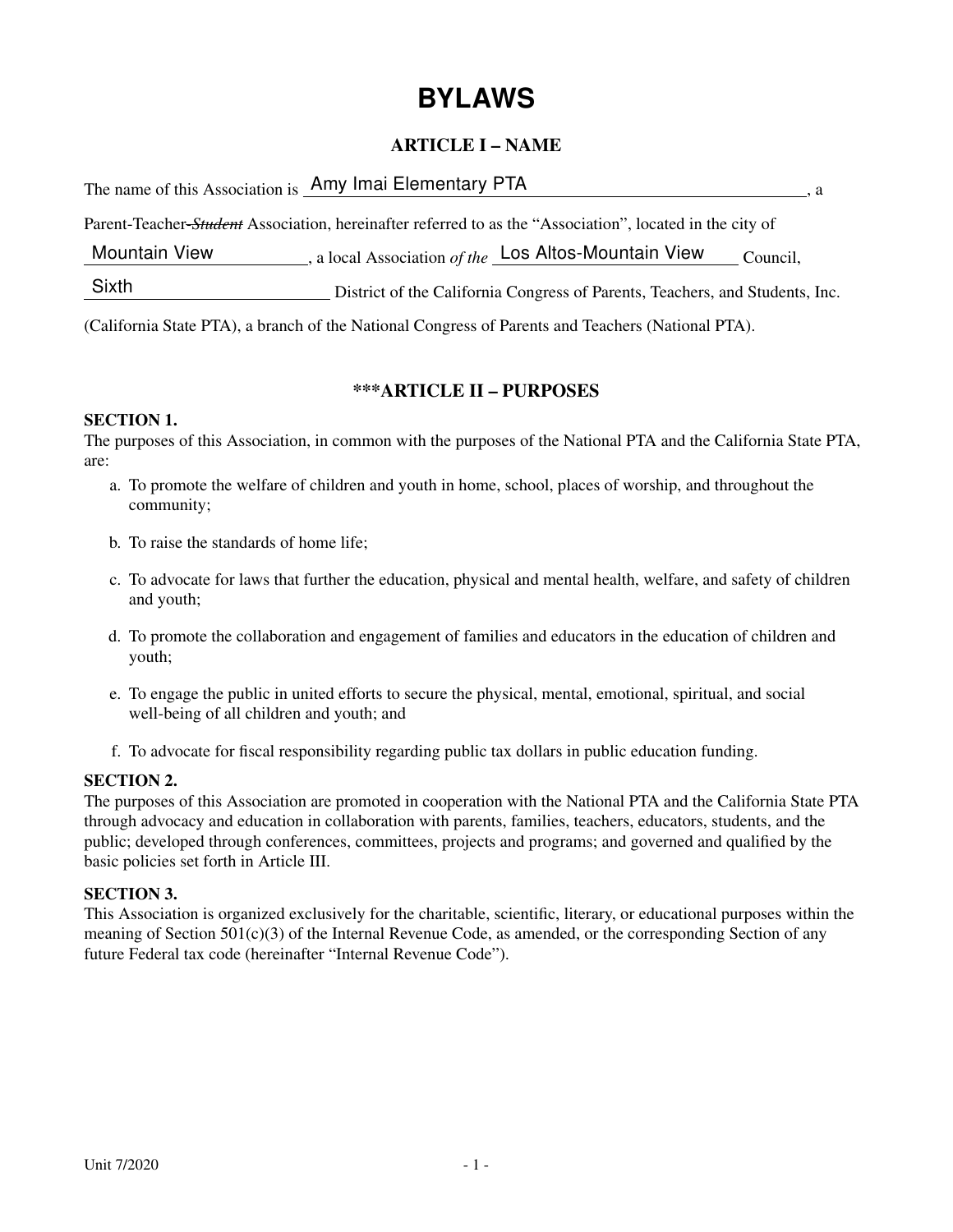## \*\*\*ARTICLE III – BASIC POLICIES AND PRINCIPLES

The following are basic policies and principles of the National PTA, the California State PTA and this Association:

- a. The organization shall be noncommercial, nonsectarian and nonpartisan.
- b. The organization shall work to engage and empower children, families and educators within schools and communities to provide quality education for all children and youth and shall seek to participate in the decision-making process by influencing school policy and advocating for the children's issues, recognizing that the legal responsibility to make decisions has been delegated by the people to boards of education, state education authorities, and local education authorities.
- c. The organization shall work to promote the health and welfare of children and youth and shall seek to promote collaboration between parents, schools and the community at large.
- d. Commitment to inclusiveness and equity, knowledge of PTA, and professional expertise shall be guiding principles for service in this organization.
- e. No part of the net earnings of the organization shall inure to the benefit of, or be distributable to its members, directors, trustees, officers, or other private persons except that the organization shall be authorized and empowered to pay reasonable compensation for services rendered and to make payments and distributions in furtherance of the purposes set forth in Article II hereof.
- f. Notwithstanding any other provision of these articles, the organization shall not carry on any other activities not permitted to be carried on (i) by an organization exempt from Federal income tax under Section  $501(c)(3)$  of the Internal Revenue Code, or (ii) by an organization, contributions to which are deductible under Section 170(c)(2) of the Internal Revenue Code.
- g. Upon the dissolution of this organization, after paying or adequately providing for the debts and obligations of the organization, the remaining assets shall be distributed to one or more nonprofit funds, foundations, or organizations that have established their tax-exempt status under Section  $501(c)(3)$  of the Internal Revenue Code, and registered and in good standing with the Internal Revenue Service (IRS), Franchise Tax Board (FTB) and California Attorney General's Registry of Charitable Trusts (AG/RCT) and whose purposes are in accordance with those of the National PTA.
- h. The organization or members in their official capacities shall not directly or indirectly participate or intervene (in any way, including the publishing or distributing of statements) in any political campaign on behalf of, or in opposition to, any candidate for public office; or devote more than an insubstantial part of its activities to attempting to influence legislation by propaganda or otherwise.
- i. The organization or members in their official capacities shall not endorse a commercial entity or engage in activities not related to promoting the purposes of the organization.
- j. The organization shall not enter into membership with other organizations except such international, national or state organizations as may be approved by the California State PTA. The California State PTA or any of its divisions may cooperate with other organizations and agencies concerned with child welfare, but a PTA/PTSA representative shall make no commitments that bind the group he or she represents.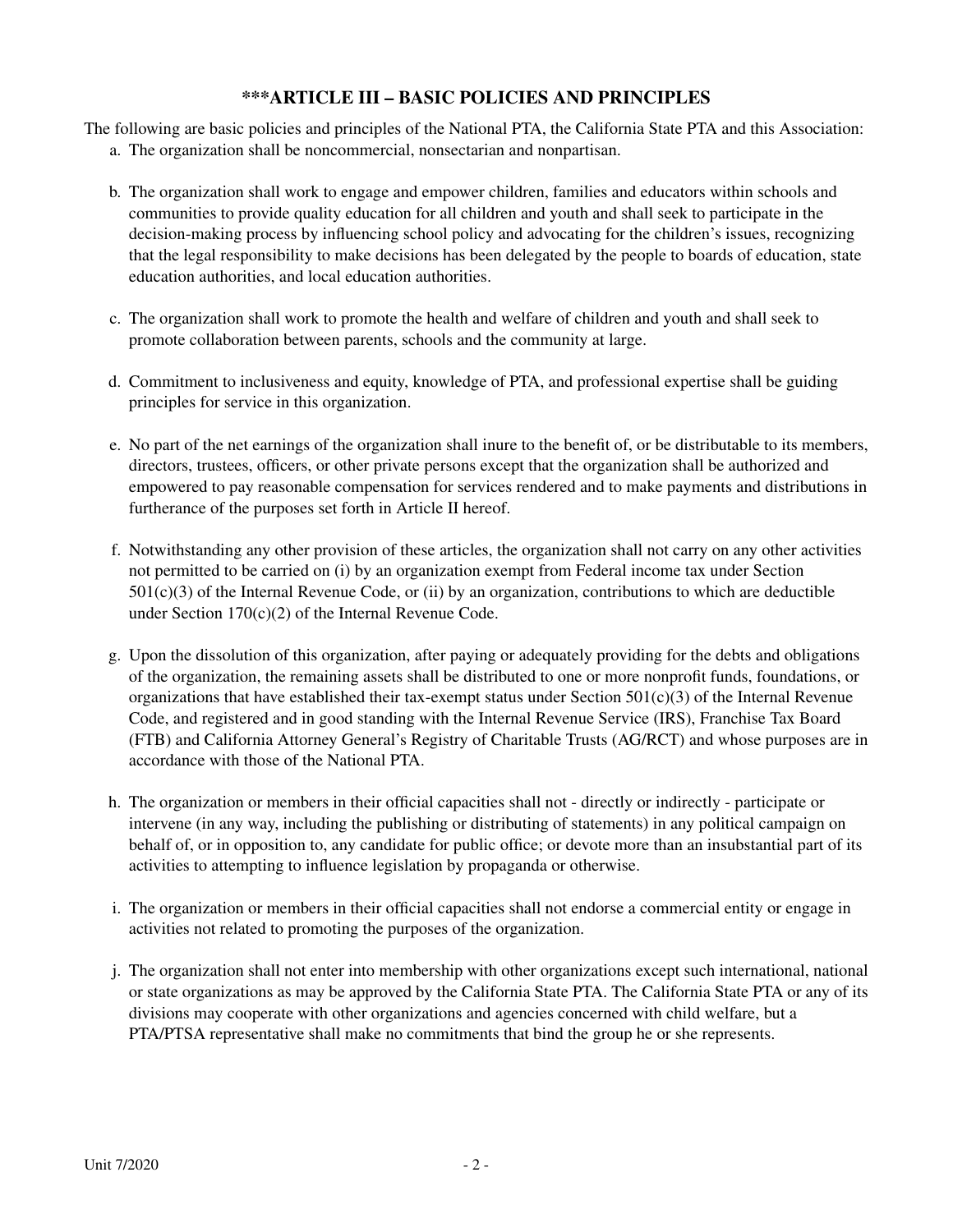## ARTICLE IV – MEMBERSHIP AND DUES

#### $***$ SECTION 1.

Every individual who is a member of this Association is, by virtue of that fact, a member of the National PTA and of the California State PTA by which this local Association is chartered, and is entitled to all benefits of such membership.

#### \*\*\*SECTION 2.

Membership in this Association shall be made available by such local Association, without regard to race, color, creed or national origin, under such rules and regulations not in conflict with the provisions, the Bylaws of the National PTA or the Bylaws of the California State PTA, as may be prescribed in the Bylaws of this local Association, to any individual who subscribes to the purposes and basic principles and policies of the National PTA.

#### \*\*\*SECTION 3.

The Association shall conduct an annual enrollment of members but may admit persons to membership at any time.

#### SECTION 4.

- a. Each member of the Association shall pay annual dues of twelve  $\omega$  dollar(s) and **cents (\$ 12.00** ) per member (also means per capita) to the Association.
- b. The annual dues shall be allocated as follows:
	- \*\*\*1. Two dollars and twenty-five cents (\$2.25) of each member's annual dues is payable to the National PTA.
	- \*\*\*2. Two dollars (\$2.00) of each member's annual dues is payable to the California State PTA.
		- $3.$   $\frac{1}{2}$  dollar(s) and fifty cents (\$ 0.50 ) of each member's annual dues is payable to Sixth <u>District.</u>
		- 4.  $\frac{d\theta}{dt}$  dollar(s) and thirty-five cents (\$ 0.35 ) of each member's annual dues is payable to Los Altos-Mountain View Council.
		- 5. Each Association shall remit to the council per capita dues of five dollar(s) and ten cents  $(\$ 5.10$  ) annually.

#### *[Out-of-council Associations should substitute the following.]*

- 5. *Each out-of-council Association shall remit to the district per capita dues of dollar(s) and cents (\$ ) annually.*
- 6. The remainder of each member's annual dues shall constitute the local portion and shall remain in this Association.

#### $***$ SECTION 5.

The National PTA and California State PTA portions of the dues paid by each member to this Association shall be set aside by this Association and remitted to the National PTA and the California State PTA in accordance with *council,* district and state Bylaws.

#### SECTION 6.

To qualify for state membership awards, a remittance of council, district, California State PTA and National PTA portions of the dues paid by each member to this Association shall be remitted by the council deadline of October 1 *[insert date of council deadline]*.

#### *[Out-of-council Associations should substitute the following.]*

To qualify for state membership awards, a remittance of district, California State PTA and National PTA portions *of the dues paid by each member to this Association shall be remitted by the district deadline of [insert date of district deadline].*  $\equiv$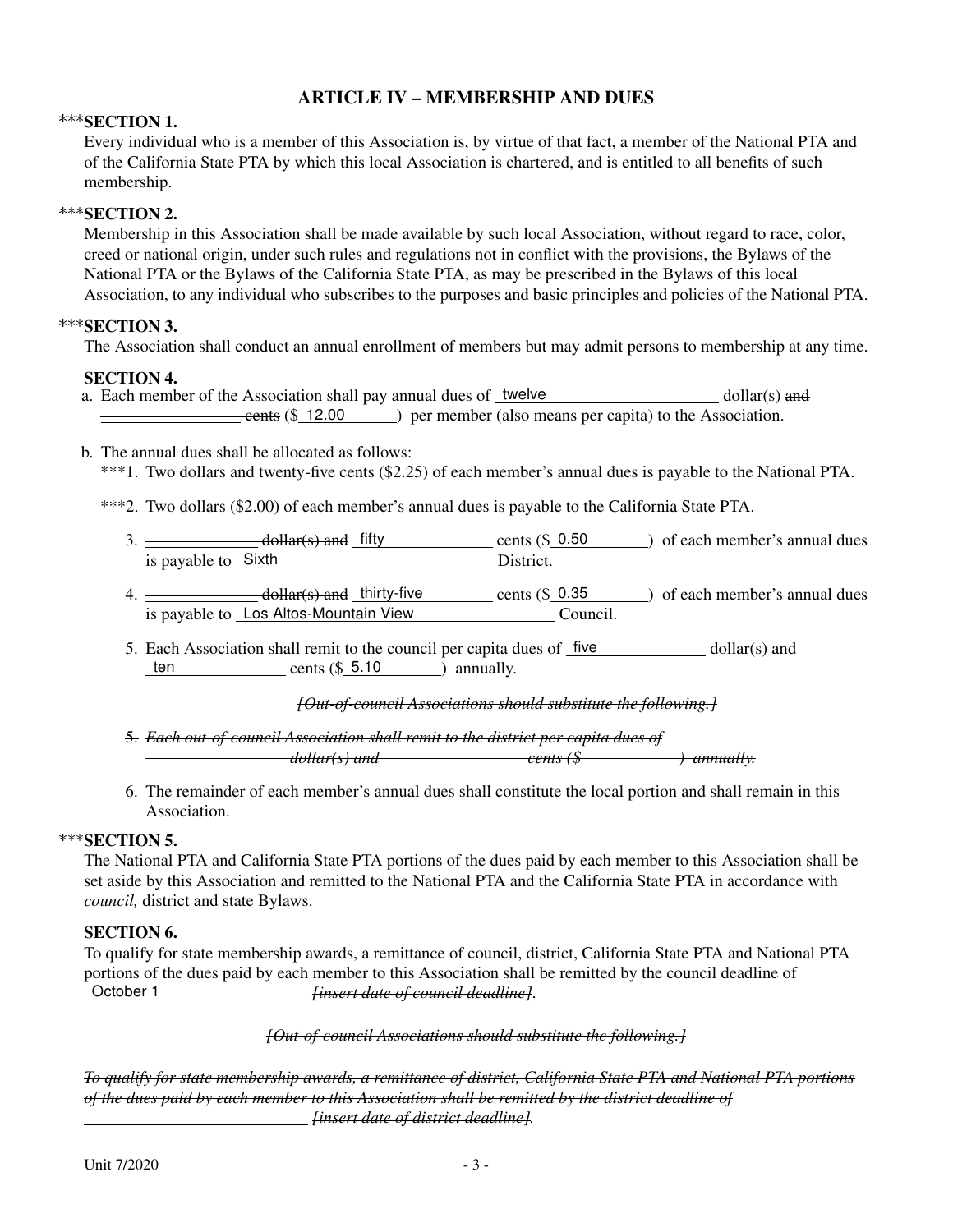### SECTION 7.

To remain in good standing, a remittance of council, district, California State PTA and National PTA portions of the dues paid by each member to this Association shall be remitted by the council deadline of<br>October 15<br>finsert date of council deadline l. October 15 *[insert date of council deadline]*.

*[Out-of-council Associations should substitute the following.]*

To remain in good standing, a remittance of district. California State PTA and National PTA portions of the dues *paid by each member to this Association shall be remitted by the district deadline of November 15.*

#### SECTION 8.

If this Association fails to remit that portion of its per capita dues by November 15, it forfeits representation at *council and* district meetings until the amount has been paid.

## ARTICLE V – OFFICERS AND THEIR ELECTION

#### **\*\*\*SECTION 1.**

Each Officer or board member of this Association shall be a member of this Association.

#### SECTION 2.

The Officers of this Association shall be a president, *executive vice president*, three (3) vice president(s), *recording* secretary, *corresponding secretary,* treasurer, *financial secretary, auditor,* historian and parliamentarian. These Officers shall be elected annually with the exception of *the corresponding secretary and* the parliamentarian, who shall be appointed by the president subject to the ratification of the executive board.

#### \*\*\*SECTION 3.

The requirements and procedures for the election and conduct of the nominating committee, which are found in the California State PTA Toolkit, must be followed by this Association. No member shall serve on the nominating committee for two (2) consecutive years. (See: California State PTA Toolkit.)

#### \*\*\*SECTION 4.

\*\*\*a. Nominations for office shall be made by a nominating committee which shall be elected by the Association.

- b. The nominating committee shall be elected at least two months prior to the annual election meeting. The committee shall serve until the annual election meeting.
- c. The nominating committee shall be composed of  $three$  (3) member(s), with one  $(1)$  alternate(s).
- d. Members of the nominating committee shall be members of this Association. The principal of the school, or a faculty representative appointed by the principal, if not an elected member of the committee, shall serve in an advisory capacity. The president shall not serve ex officio or be elected to the nominating committee. The committee shall elect its own chairperson.
- e. The report of the nominating committee shall be submitted to the membership at least twenty-eight (28) days prior to the annual election meeting. At the annual election meeting, additional nominations must be called for from the floor.

*[Incorporated associations must also include a section on Nominations by Petition: See California State PTA Bylaws, Article XII.]*

#### $***$ SECTION 5.

- a. The privilege of holding office shall be limited to members of the Association whose dues are paid and who have been members of the Association for at least thirty (30) days previous to nomination.
- b. Individuals who are current members in any PTA or PTSA school in good standing must pay dues to this Association upon nomination to office in order to qualify as members at the time of election.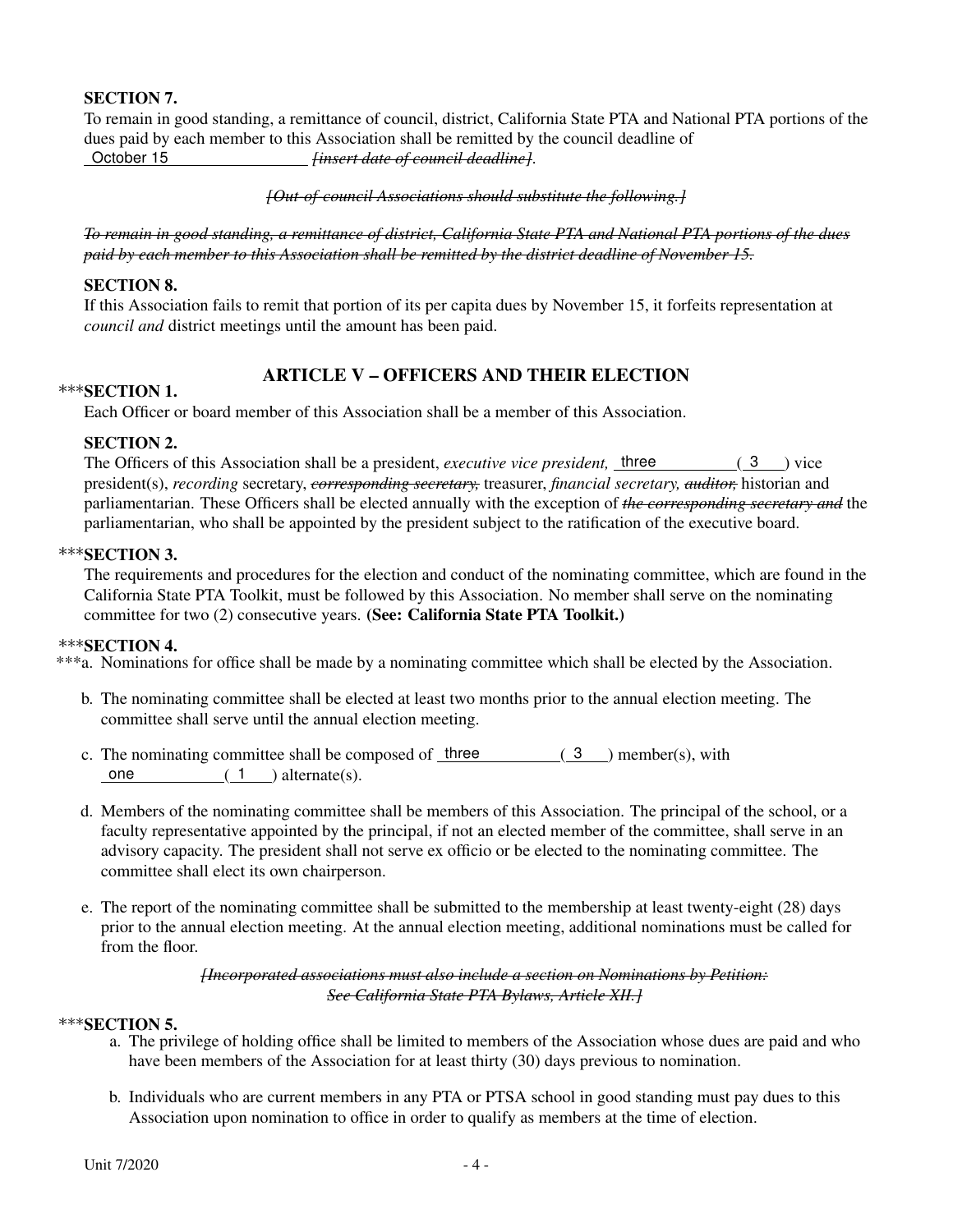#### SECTION 6.

- \*\*\*a. Only those persons who are eligible and who have signified their consent to serve if elected shall be nominated for or elected to office.
- \*\*\*b. Nominees for the offices of president, treasurer, *financial secretary,* auditor, or any elected Officer authorized to sign checks shall not be related by blood or marriage or reside in the same household.

#### SECTION 7.

Election shall be held by ballot at the annual election meeting in March *[month]*. If there is but one nominee for any office, the ballot for that office may be dispensed with and the election held by voice vote.

#### SECTION 8.

- a. Officers shall serve for a term of one (1) year.
- b. No Officer shall be eligible to the same office for more than two (2) consecutive terms or hold more than one elected or appointed office.
- c. Officers shall assume their duties on July 1 *[insert exact date]*.
- d. No Officer shall serve past the start of the next term unless elected to serve in that term. A person who has served in an office for more than six (6) months of a full term shall be deemed to have served a full term in such office.

#### SECTION 9.

The president-elect shall be entitled to be a delegate to the annual California State PTA Convention. An alternate and all other delegates to which the Association is entitled shall be elected at an Association meeting prior to convention. (See California State PTA Bylaws, Article XV - Annual Convention, Section 5)

#### SECTION 10.

The president-elect may call meetings of the Officers-elect and the principal of the school, or a representative appointed by the principal, as necessary to ratify the appointments of appointed Officers and Chairpersons of committees, to fill vacancies on the board-elect and to make plans for the coming year's work.

#### SECTION 11.

If an office remains unfilled after election, it shall be considered a vacant office to be filled by the board-elect.

#### SECTION 12.

A vacancy occurring in any office shall be filled for the unexpired term by a person elected by the executive board. Election to fill a vacancy shall require a majority vote of the entire executive board, with at least ten (10) days prior notice. If notice is not given, the election to fill the vacancy shall require a two-thirds (2/3) vote. The *executive vice president / first vice president [choose one]* shall notify the executive board when a vacancy occurs in the office of president.

#### SECTION 13.

For the purposes of these Bylaws, all notices shall be in writing and shall be given personally, by mail, or by other means of written communication. If notice is provided by mail (including the U.S. Postal Service, express courier services and the like), such notice shall be addressed to the recipient at his or her address as it appears on the records of the Association, with postage prepaid, and shall be deemed to be delivered when deposited in the mail. If notice is provided by electronic mail, it shall be addressed to the recipient (who has provided unrevoked consent to use this means of transmission for communications) at the electronic mail address as it appears on the records of the Association, and shall be deemed to be delivered upon receipt by the sender of the delivery notification.

## ARTICLE VI – DUTIES OF OFFICERS AND CHAIRPERSONS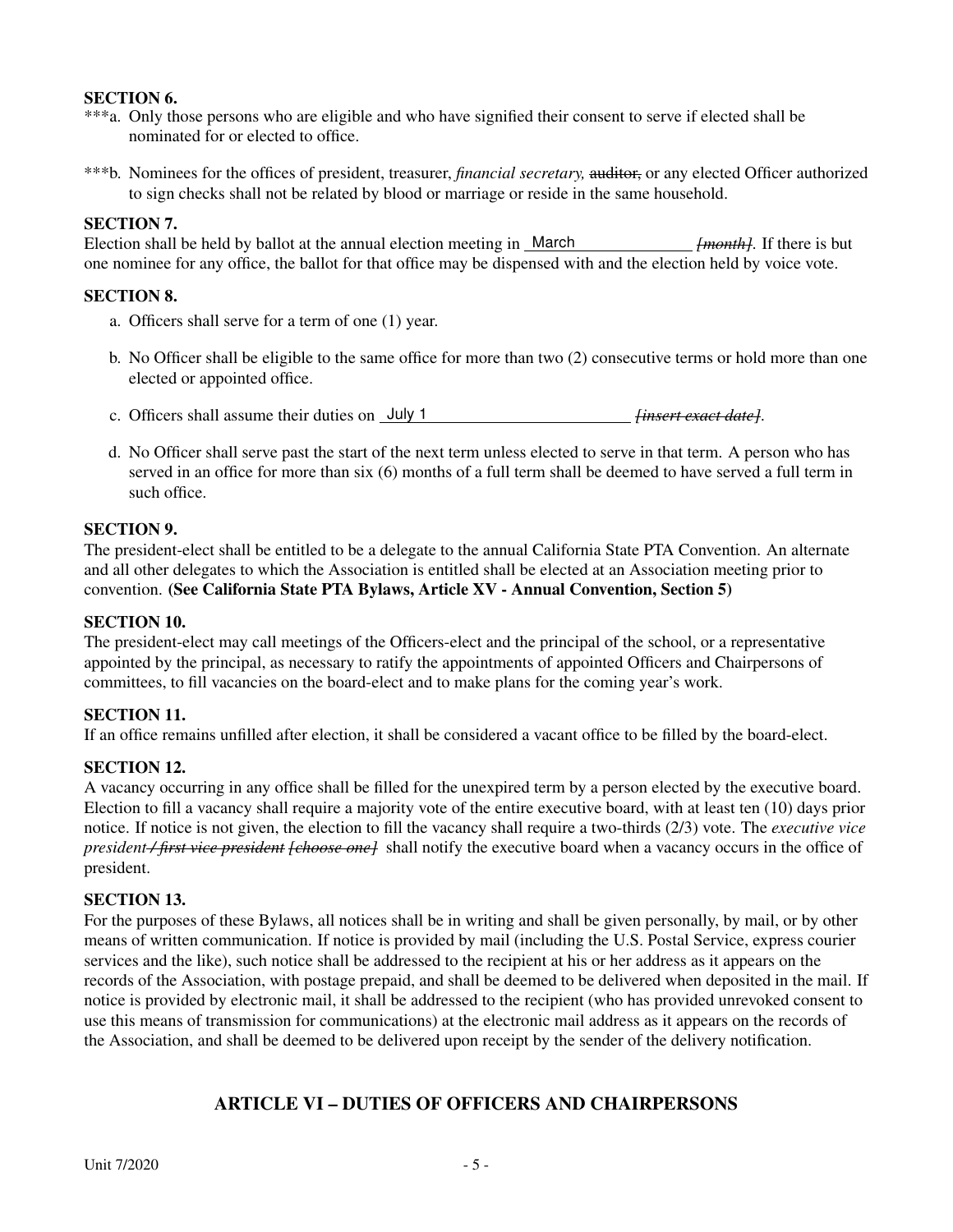#### \*\*\*SECTION 1.

The Officers and Chairpersons of committees of this Association must follow and abide by the responsibilities, duties and procedures for Officers and Chairpersons as prescribed in the California State PTA Toolkit.

#### SECTION 2.

(Consult with the *council, if in council, and* district PTA prior to beginning this process.)

When an Officer/Chairperson fails to attend three (3) consecutive meetings without adequate excuse or when an Officer/Chairperson is not fulfilling the responsibilities of the office as prescribed in the Bylaws or Standing Rules, or engages in conduct which the unit executive board determines to be injurious to the organization or its purposes, the unit executive board may by a two-thirds (2/3) affirmative vote, of the entire executive board, take such action as it determines appropriate, which may include asking for the resignation of the Officer/Chairperson.

The Officer/Chairperson, however, cannot be removed from office, unless the unit first conducts a hearing as authorized by the *council / district [choose one]* PTA. If removing the Officer/Chairperson from office is a consideration, the unit executive board must make a formal request through channels to the *council / district [choose one]* PTA to determine whether a hearing should be conducted to remove the Officer/Chairperson from office before proceeding with any action. If the *council / district [choose one]* PTA hearing panel determines, by a two-thirds (2/3) affirmative vote of the entire *council / district [choose one]* PTA hearing panel, that it is in the best interest of the unit to conduct a hearing, the unit executive board shall follow the Notice and Hearing Procedures set forth below.

Notice and Hearing Procedures: Following the two-thirds (2/3) affirmative vote by the *council / district [choose one]* PTA hearing panel recommending that the unit executive board conduct a hearing:

- 1. The unit PTA executive board must give the Officer/Chairperson fifteen (15) days prior written notice of the hearing to remove the Officer/Chairperson from office;
- 2. The written notice shall set forth the reasons for the proposed removal, and shall be mailed by certified mail, return receipt requested, to the last address of the Officer/Chairperson shown on the Association's records. The fifteen (15) day notice period shall commence when the written notice is deposited in the mail;
- 3. The hearing shall be held before a panel composed of at least a majority of the unit's executive board, as so designated by the unit's executive board. At the unit hearing, the Officer/Chairperson, or the Officer/Chairperson's representative, must be given an opportunity to address the unit hearing panel, either orally or in writing and the Officer/Chairperson must be permitted to offer written evidence, written witness statements and testimony by a reasonable number of witnesses. The unit hearing panel may make a recording of the hearing;
- 4. At the close of the hearing, the unit hearing panel shall make a recommendation to the unit executive board as to whether or not the Officer/Chairperson should be removed from office. If the unit hearing panel recommends removal from office, the unit executive board shall convene not less than five (5) days following the hearing to vote on whether the Officer/Chairperson will be removed from office;
- 5. A two-thirds (2/3) vote of the entire unit executive board shall be sufficient to remove the Officer/Chairperson from office;
- 6. The removal vote shall be recorded in the unit executive board minutes and shall specify the number of members voting in favor of and against such removal. The unit executive board shall mail notice of the removal to the Officer/Chairperson by certified mail, return receipt requrested, to the last address of the Officer/Chairperson shown on the Association's records. The removal shall be effective immediately upon deposit of the written notice in the mail. A removed Officer/Chairperson may file a grievance with the State PTA according to its grievance procedures, but such submittal shall not stay the removal; and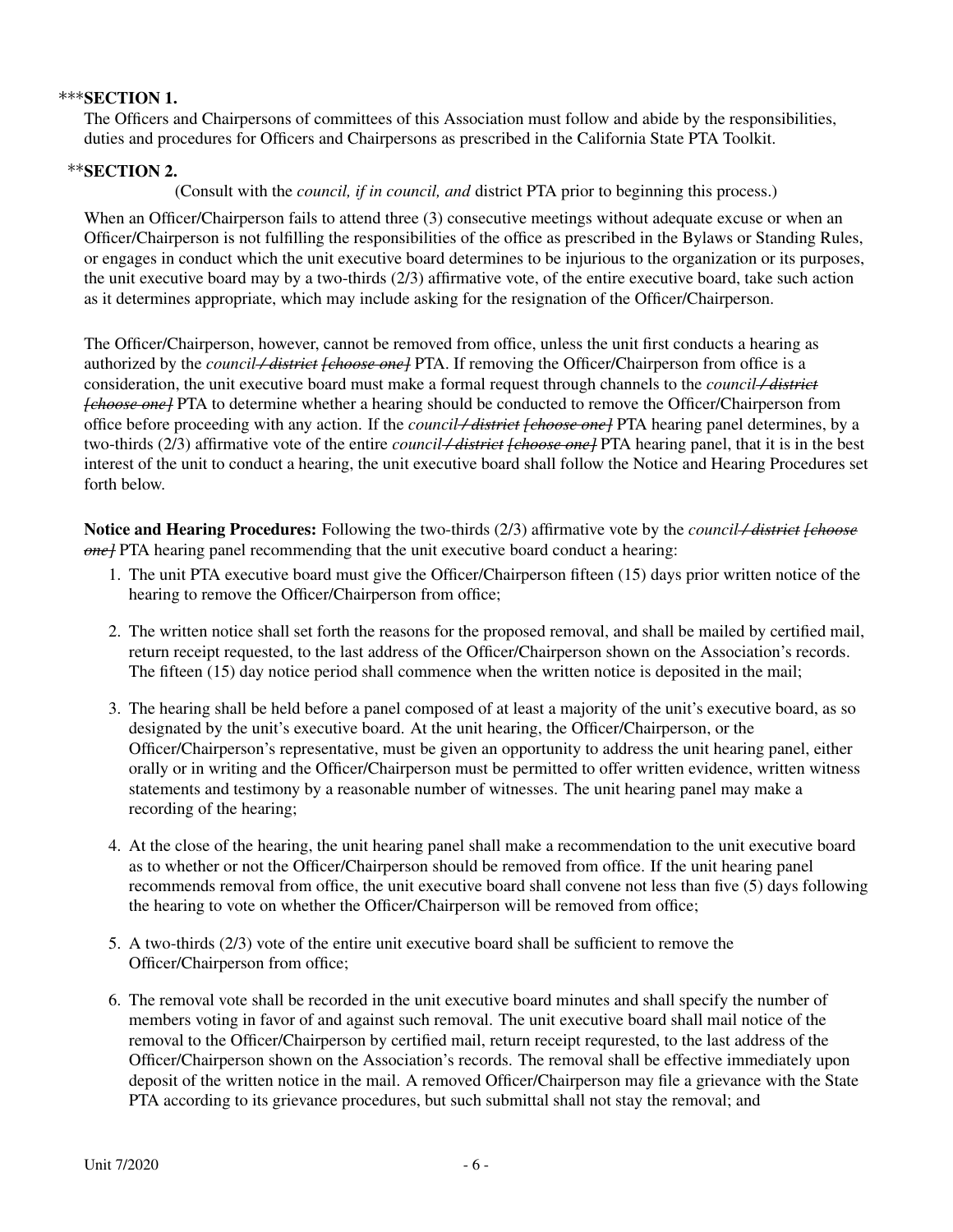7. The *council, if in council, and the* district PTA shall be notified in writing of the action taken by the unit executive board.

#### SECTION 3.

All Officers/Chairpersons shall perform the duties prescribed in the current edition of ROBERT'S RULES OF ORDER NEWLY REVISED in addition to those outlined in these Bylaws and those assigned from time to time. Upon the expiration of the term of office or in case of resignation or termination, each Officer/Chairperson shall turn over to the president or secretary, without delay, all records, books and other material pertaining to the office and shall return to the treasurer, president or secretary, without delay, all funds belonging to the Association.

#### ARTICLE VII – ASSOCIATION MEETINGS

#### \*\*SECTION 1.

Association meetings are meetings of the general membership. Association meeting dates shall be identified in the Standing Rules of this Association. With the exception of the annual meeting, notice of any change in time or date of regularly scheduled meetings must be given in writing to the entire membership at least ten (10) days in advance. Whenever members are required or permitted to take any action at a meeting, a written notice of the meeting shall be given not less than ten (10) days nor more than ninety (90) days before the date of the meeting to each member who, on the record date for the notice of the meeting, is entitled to vote at such meeting. The written notice shall contain the place, date and time of the meeting and the general nature of the business that the board, at the time of the notice, intends to present for action by the members, but any proper matter may be presented at the meeting for action.

Whenever a members' meeting is adjourned to another time or place, notice need not be given of the adjourned meeting if the time and place thereof are announced at the meeting at which the adjournment is taken. No meeting may be adjourned for more than forty-five (45) days. At the adjourned meeting the Association may transact business which might have been transacted at the original meeting.

#### \*\*SECTION 2.

The Association meeting in March *[month]* shall be the annual election meeting at which time officers shall be elected. At least thirty (30) days prior written notice of the annual election meeting must be given.

#### SECTION 3.

The year's proposed program and budget, which includes all programs, projects and expenditures, require approval by the membership. The year's proposed programs and budget shall be presented to the Association for approval at the first Association meeting of the year. This Association shall not assume financial obligation in any one term of office that will be carried over into the succeeding term. All approved programs, projects and expenditures MUST be recorded in the Association minutes, the legal record of this Association. (See: California State PTA Toolkit)

#### \*\*SECTION 4.

a. Special meetings may be called by the president.

The president must call a special meeting upon the written request of three  $(3)$  *[number]* member(s) of the executive board. Special meetings requested by the executive board must be held within fourteen (14) days of receipt of the written request.

All Association members must be notified of any special meetings at least ten (10) days prior to the meeting. Only business mentioned in the notice of a special meeting can be transacted at that meeting.

b. Upon request in writing for a special meeting by five (5) percent or more of the members, the president shall, within twenty (20) days of receipt of such request, cause notice to be given to the members entitled to vote that a meeting will be held at a time fixed by the executive board, not less than thirty-five (35) nor more than ninety (90) days after the president's receipt of the request.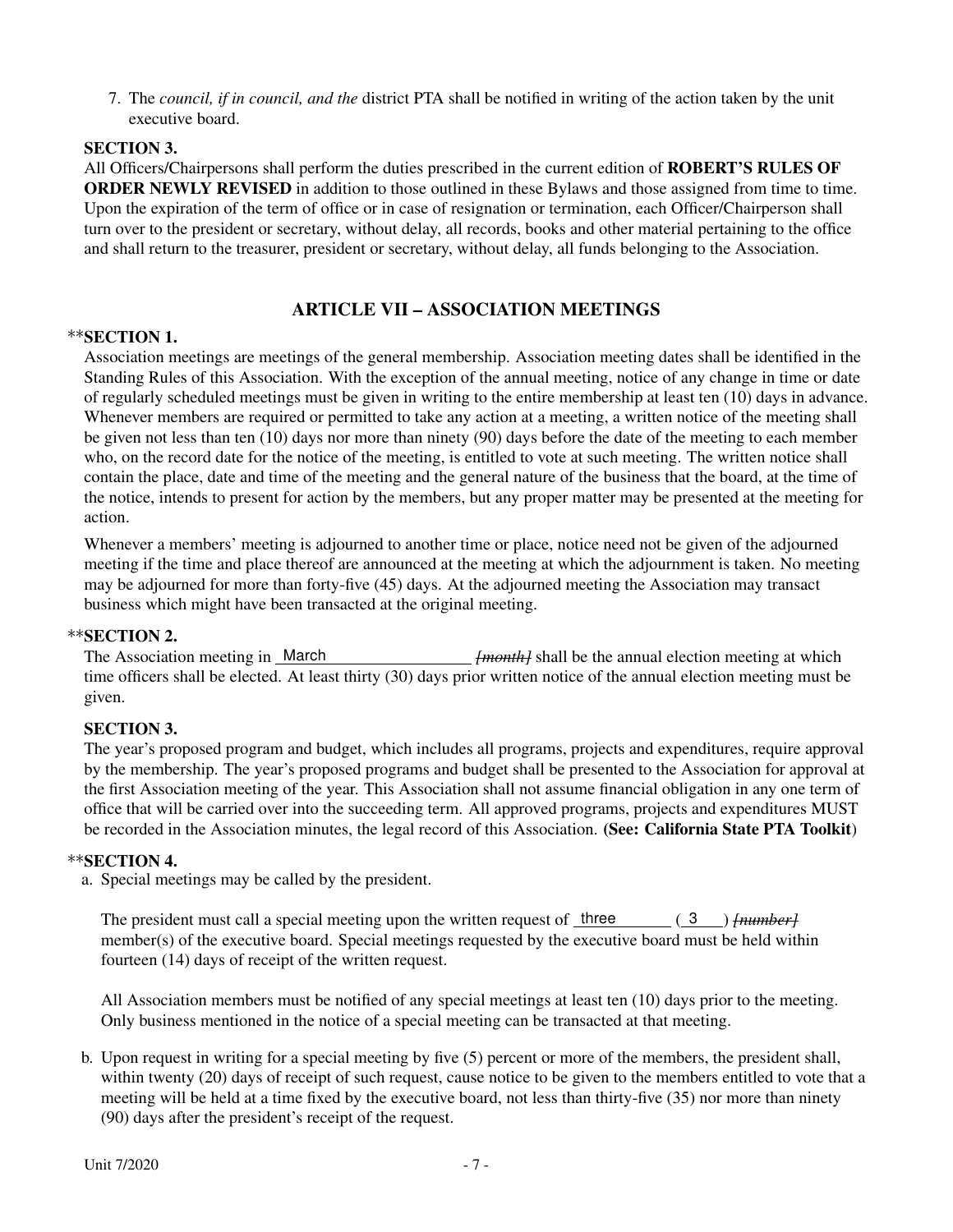c. The notice shall contain the place, date and time of the meeting and the general nature of the business that the executive board, at the time of the notice, intends to present for action by the members and no other business may be transacted.

#### SECTION 5.

- \*\*\*a. This Association shall establish a quorum for the transaction of business in any meeting of this Association.
- \*\*b. Fifteen ( 15 ) *[number]* member(s) shall constitute a quorum. If this Bylaw provision authorizes a quorum of less than one-third (1/3) of the voting power, then only those matters the general nature of which was contained in the notice of the meeting may be voted upon at such meeting.

#### \*\*\* SECTION 6.

The privilege of making motions, debating and voting shall be limited to members of the Association who are present and whose dues are paid and who have been members of the Association for at least the previous thirty (30) days.

### \*\*\*SECTION 7.

Voting by proxy is PROHIBITED.

#### SECTION 8.

Members of the Association may participate in and act at any meeting of the Association via teleconferencing using equipment with which all association members participating in the meeting can communicate with each other at the same time. Participation in such meetings shall constitute attendance and presence in person at the meeting. Quorum shall be established by roll call and identification of individual members.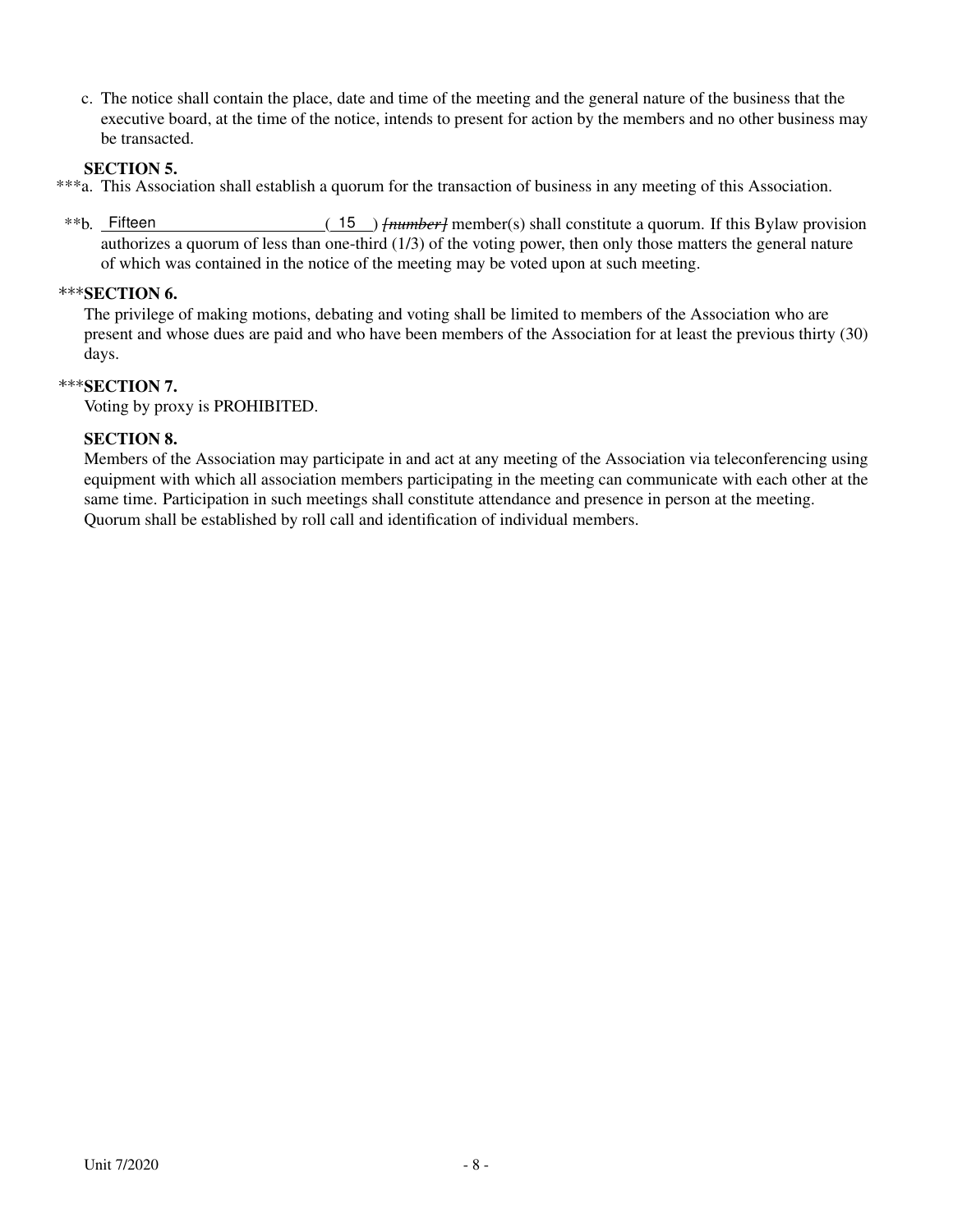## ARTICLE VIII – EXECUTIVE BOARD

#### SECTION 1.

The executive board shall consist of Officers of the Association, the Chairpersons of standing committees, the teacher representative and the principal of the school, or a representative appointed by the principal, all of whom shall be members of this Association. The principal of the school or designated representative and the teacher representative, although not elected officers, serve in an advisory capacity with full voting privileges.

#### \*\*\*SECTION 2.

The executive board is subject to the orders of the Association and none of its acts shall conflict with action taken by the Association. Members of the executive board shall:

- a. Transact necessary business between meetings of the Association and such other business as may be referred by the Association.
- b. Authorize the payment of Association bills within the limits of the budget adopted by the Association. Such action must be ratified at the next Association meeting and must be recorded in the Association minutes.
- c. Be responsible for keeping such permanent books of account and records as shall be sufficient to establish the items of gross income, receipts and disbursements of the Association, including specifically, the number of members, the dues collected from the members and the amount of dues remitted to the California State PTA. Such books of account and records shall at all reasonable times be open to inspection by an authorized representative of the California State PTA.
- d. Forward copies of the adopted budget to the *council/*district PTA.
- e. Be responsible for filling out and forwarding all necessary report forms required by the California State PTA for insurance, and for filing all tax returns and other forms required by government agencies. This includes employee reporting forms, if this Association pays employees; and independent contractor reporting forms, if this Association hires independent contractor(s). Copies of all government filings shall be submitted to the *council/*district PTA.
- f. Be responsible for audits of the financial records of the Association to be conducted at mid-year, at the end of each fiscal year, and at the resignation of any financial officer or authorized check signer. These audits must be reviewed by the executive board and considered, approved and adopted by a vote of the general membership at an Association meeting. Copies of adopted audits shall be submitted to the *council/*district PTA.
- g. *Appoint an auditor, to be ratified by the Association, at the January [month] meeting. The auditor shall not be an Officer of the Association or a member of the executive board. [For use by units that do not include an auditor among the elected officers in ARTICLE V, Section 2]*
- h. Appoint an audit review committee, ratified by the Association, to review the required audits and review the financial records. The audit review committee shall be composed of the auditor and, at least, one other member of the unit, council, or district PTA. The majority of the audit review committee members may not be check signers.

Audits may be conducted by an elected auditor, appointed auditor, or council/district PTA. Alternatively, the board may authorize, subject to the ratification of the Association, that required audits be conducted by a qualified accountant (paid or volunteer).

If the audit is conducted by a qualified accountant (paid or volunteer), the requirement of appointing an audit review committee does not apply.

i. Appoint a member or members of the unit, ratified by the Association, who is/are not a check signer to review the monthly bank statements and reconciliation.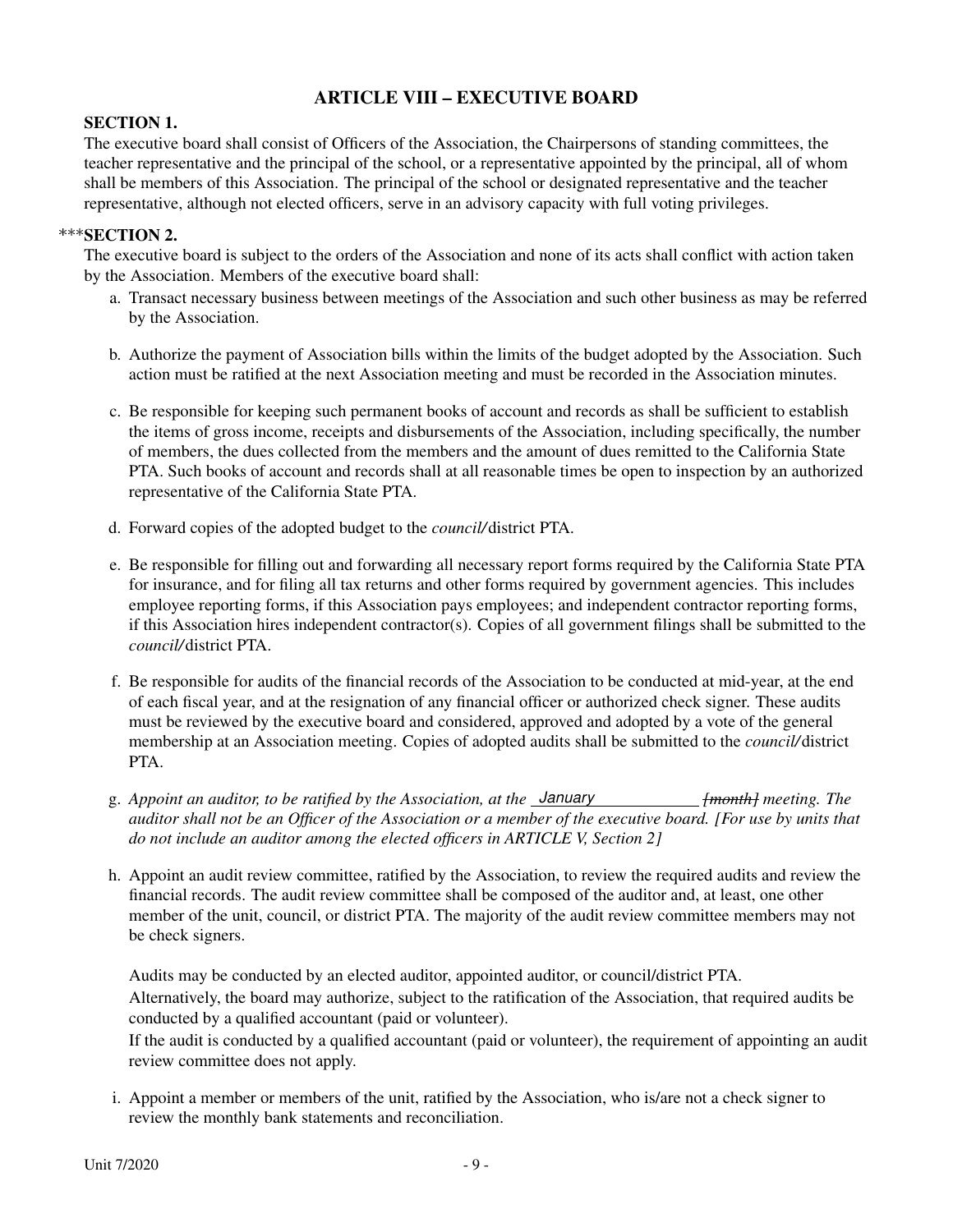- j. Create committees as are deemed necessary to promote the purposes and to carry on the work of the Association, the California State PTA and the National PTA and approve a committee's plan of work.
- k. Fill all vacancies in office, including that of president.

*[Associations that are not incorporated should line out the following.]*

#### l. *Act as the Board of Directors of a nonprofit public benefit corporation, as defined by the California Corporations Code.*

#### \*\*\*SECTION 3.

An Association member shall not serve as a voting member of this executive board while serving as a paid employee of or under contract to this Association.

#### \*\*SECTION 4.

The executive board shall meet at least once a month during the school year and a minimum of fourteen (14) days prior to Association meetings, unless otherwise ordered by the executive board. No later than the first month of the school year, the executive board shall schedule the day, week and place for the monthly executive board meetings. (See: California State PTA Toolkit)

#### SECTION 5.

Special meetings of the executive board may be called by the president. The president must call a special meeting upon the written request of three (3) *{number}* member(s). Special meetings must be held within fourteen (14) days of receipt of a written request. All executive board members must be notified of special meetings at least seven (7) days prior to the meeting. Only business mentioned in the notice of a special meeting can be transacted at that meeting.

#### SECTION 6.

- \*\*\*a. This Association shall establish a quorum for the transaction of business in any meeting of the executive board.
	- b. Seven ( 7 ) *[number]* member(s) shall constitute a quorum.

#### $***$ SECTION 7.

Voting by proxy is PROHIBITED.

#### SECTION 8.

*Members of the executive board may participate in and act at any meeting of the executive board via teleconferencing using equipment with which all board members participating in the meeting can communicate with each other at the same time. Participation in such meetings shall constitute attendance and presence in person at the meeting. Quorum shall be established by roll call and identification of individual executive board members.*

#### *[Applies only* ARTICLE IX – COUNCIL MEMBERSHIP *to associations holding membership in a council of PTAs]*

#### SECTION 1.

- a. This Association shall be represented in meetings of the Los Altos-Mountain View Council of Parent-Teacher Associations by its president or alternate, *the principal or alternate, and by ( ) [number] delegate(s) or alternate(s) selected by the Association prior to the first meeting of the council,* except at the election of council officers when an alternate delegate system outlined in Article V, Section 2 of Council Bylaws shall be used (MUST CORRESPOND WITH COUNCIL BYLAWS)
- b. *Such delegate(s) and their alternate(s) shall be [state method, elected or appointed] by the Association in [month].*
- c. *Such delegate(s) to the Council of Parent-Teacher Associations shall serve for a term of ( ) year(s).*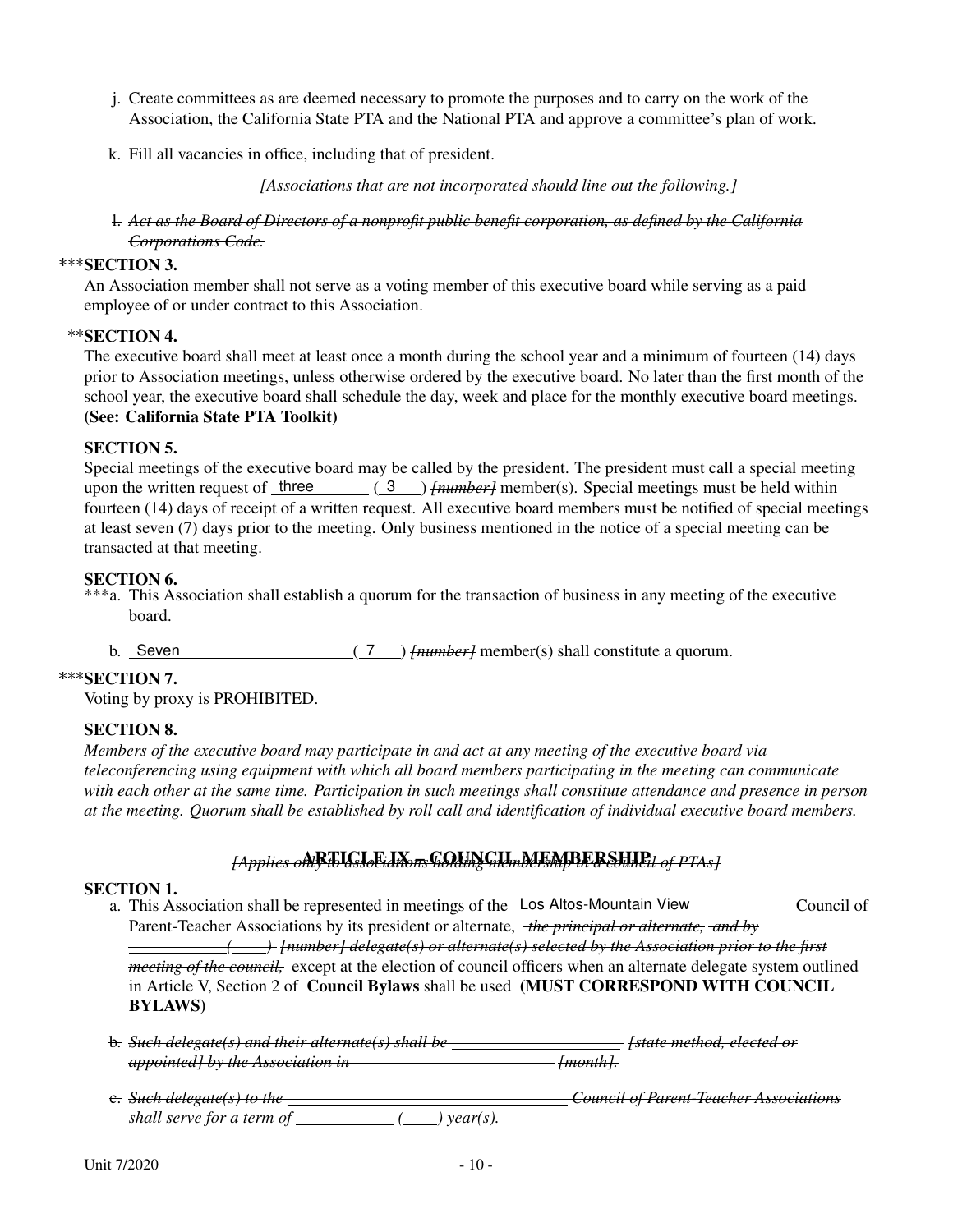### SECTION 2.

For the election of council officers this Association, if in good standing, shall be entitled to be represented by the president or his or her alternate *and one delegate for every ( ) [number] members or fraction thereof.* (MUST CORRESPOND WITH COUNCIL BYLAWS, ARTICLE V, SECTION 2.) Delegates shall be *[state method, elected or appointed]* at an Association meeting at least thirty (30) days prior to the Council election meeting.

## ARTICLE X – CHARTER PROCEDURE

#### \*\*\*SECTION 1.

Local PTAs shall be organized and chartered under the authority of the California State PTA in the geographic area in which this Association functions, in conformity with such rules and regulations, not in conflict with the National PTA Bylaws, as the California State PTA may in its Bylaws prescribe. The California State PTA shall issue to each local Association in its geographic area an appropriate charter evidencing the organization is in good standing.

A local Association in good standing is one which:

- a. Adheres to the purposes and basic policies of the National PTA and California State PTA;
- b. Remits the national portion of the dues through the California State PTA to reach the national office by dates designated by the National PTA;
- c. Has Bylaws approved according to the procedures of the California State PTA; and
- d. Meets other criteria as may be prescribed by the California State PTA.

#### \*\*\*SECTION 2.

A local Association in good standing in California is one which also:

- a. Pays dues to and actively supports all branches of the National PTA and California State PTA;
- b. Pays insurance premiums to the California State PTA;
- c. Is composed of not less than fifteen (15) members of whom at least three (3) shall serve in the offices of president, secretary and treasurer, respectively; and
- d. Complies with the legal filing requirements of state and federal government agencies.

#### \*\*\*SECTION 3.

This Association shall receive a charter as a constituent organization of the National PTA:

- a. After its Bylaws have been approved by the California State PTA parliamentarian;
- b. After the California State PTA office has received the "Application for Acceptance As A Unit of the California State PTA" with the charter membership dues;
- c. After an application for an Employer Identification Number (EIN) as a "subordinate" (constituent organization) (exempt letter dated November 18, 1943) under the name "PTA California Congress of Parents, Teachers, and Students, Inc.," has been submitted to the Internal Revenue Service; and
- d. Upon a majority vote of the California State PTA Board of Managers.

#### \*\*\*SECTION 4.

The charter of this Association shall be subject to withdrawal and the status of such organization as a PTA/PTSA shall be subject to termination by a two-thirds (2/3) vote of the California State PTA Board of Managers, in the manner and under the circumstances provided in the Bylaws of the California State PTA.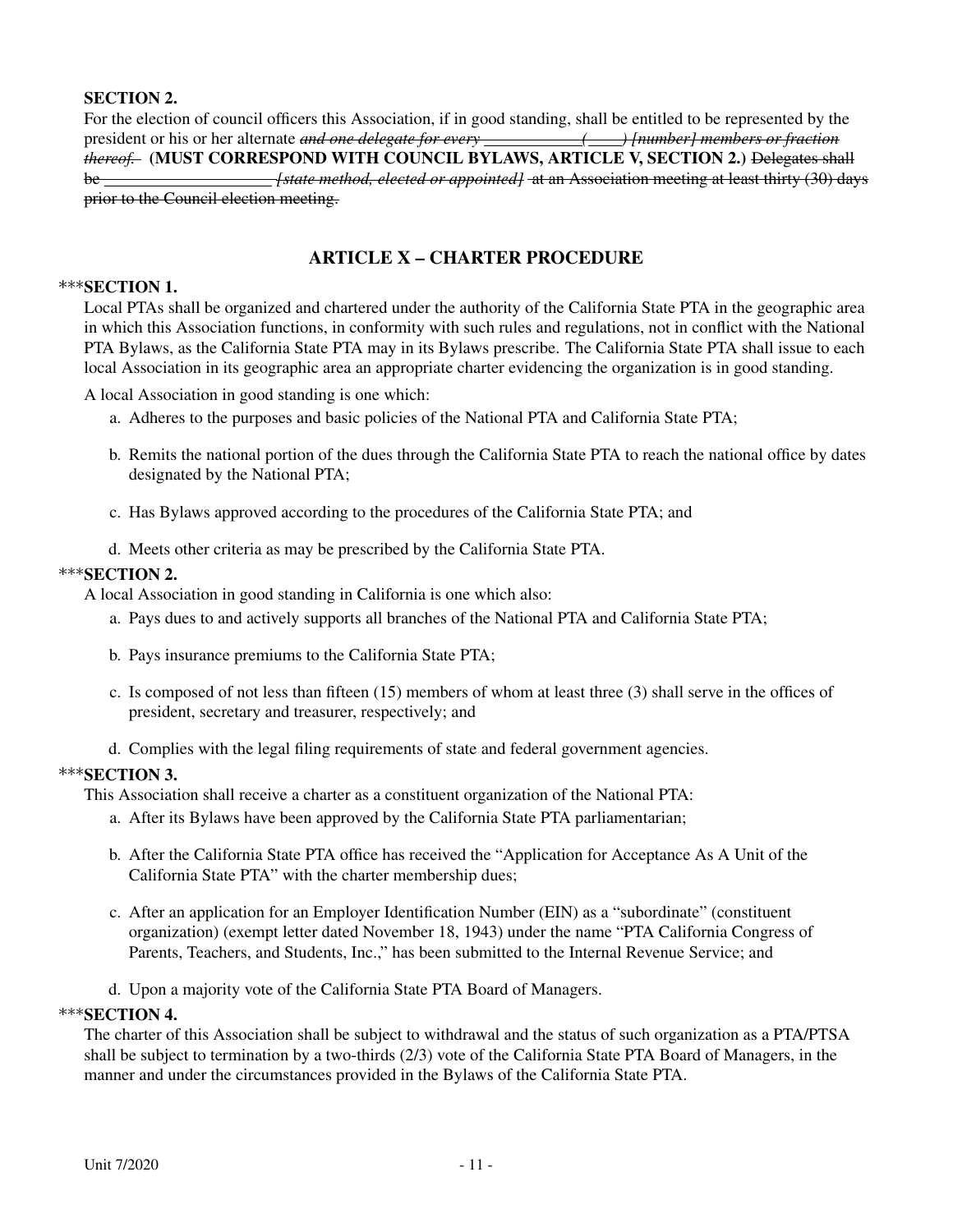#### $***$ SECTION 5.

This Association is obligated, upon withdrawal of its charter by the California State PTA:

- a. To surrender all of its books and records and all of its assets and property to the California State PTA or to another PTA or PTSA selected by the California State PTA that is organized under the authority of the California State PTA;
- b. To cease and desist from further use of any name that implies or connotes association with the National PTA or the California State PTA or status as a constituent organization of the National PTA; and
- c. To carry out promptly, under the supervision and direction of the California State PTA, all proceedings necessary or desirable for the purpose of dissolving this Association.

#### $***$ SECTION 6.

Upon the withdrawal of this Association's charter, the California State PTA shall have the right to collect and transfer any funds, including funds deposited by the Association with a financial institution, over which the Association or its officers have or had signature authority or control. (See: California State PTA Toolkit.)

#### $***$ SECTION 7.

Each Association shall, upon withdrawal of its charter by the California State PTA immediately cease and desist from any further use of the Association's Internal Revenue Service Employer Identification Number (EIN) as a constituent organization under the group exemption number issued to the California State PTA.

#### SECTION 8.

THE *COUNCIL AND* DISTRICT SHALL BE CONSULTED AT LEAST SIXTY (60) DAYS PRIOR TO ANY VOTE BEING TAKEN TO DISBAND THIS ASSOCIATION. (See: California State PTA Toolkit)

## ARTICLE XI – RELATIONSHIP WITH NATIONAL PTA AND CALIFORNIA STATE PTA

#### $***$ SECTION 1.

The Bylaws of this Association shall not conflict with the Bylaws of the National PTA and the California State PTA. These Bylaws shall be approved by the California State PTA parliamentarian when this Association is organized and when there is a change in its association status.

#### \*\*\*SECTION 2.

This Association shall include in its Bylaws provisions corresponding to the provisions of the Bylaws of the California State PTA identified by a triple star.

#### SECTION 3.

The California State PTA Toolkit published by the California State PTA contains policy statements of the PTA not found in the Bylaws or standing rules. As a local association of the California State PTA, this Association is obligated to follow those policy statements.

## \*\*\*ARTICLE XII – ARTICLES OF ORGANIZATION

The "Articles of Organization" of this Association comprise these Bylaws, as from time to time amended, and the "Articles of Association," if any. In the absence of separate Articles of Association, these Bylaws shall be deemed to be the Articles of Association. In the event of any conflict between these Bylaws and the Articles of Association, these Bylaws shall govern.

#### *[Associations that are incorporated should substitute the following.]*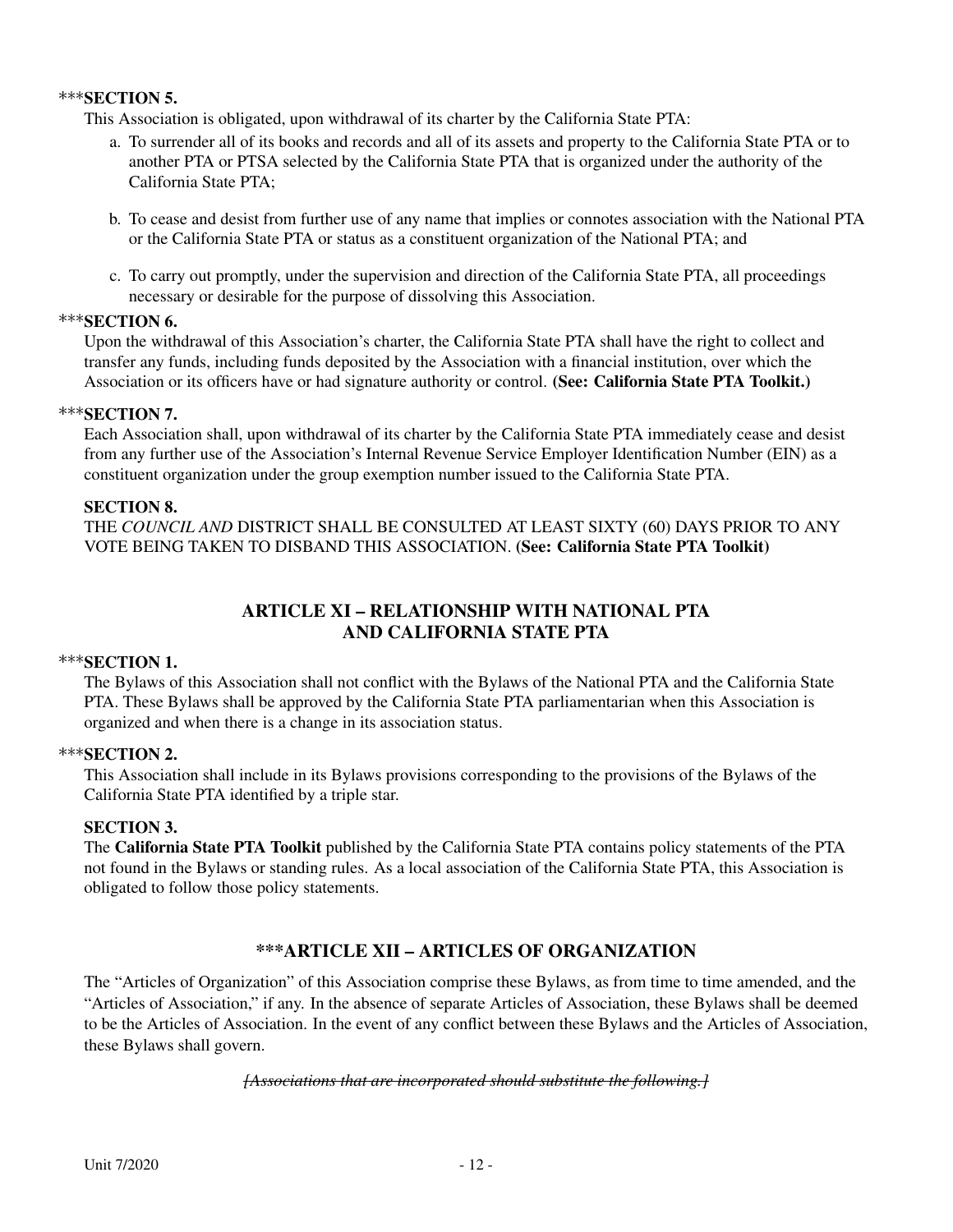This Association is a nonprofit public benefit corporation organized under the laws of the State of California. Its "Articles of Organization" comprise the Articles of Incorporation and these Bylaws as from time to time amended. In the event of any conflict between the Articles of Incorporation and these Bylaws, the Association shall take prompt action to amend the Articles of Incorporation to conform to the provisions of these Bylaws. The Articles of Incorporation for the Association shall be submitted to the California State PTA as part of the organizational papers and at other times as requested by the California State PTA, in accordance with Article VI, Section 12 of California State PTA Bylaws.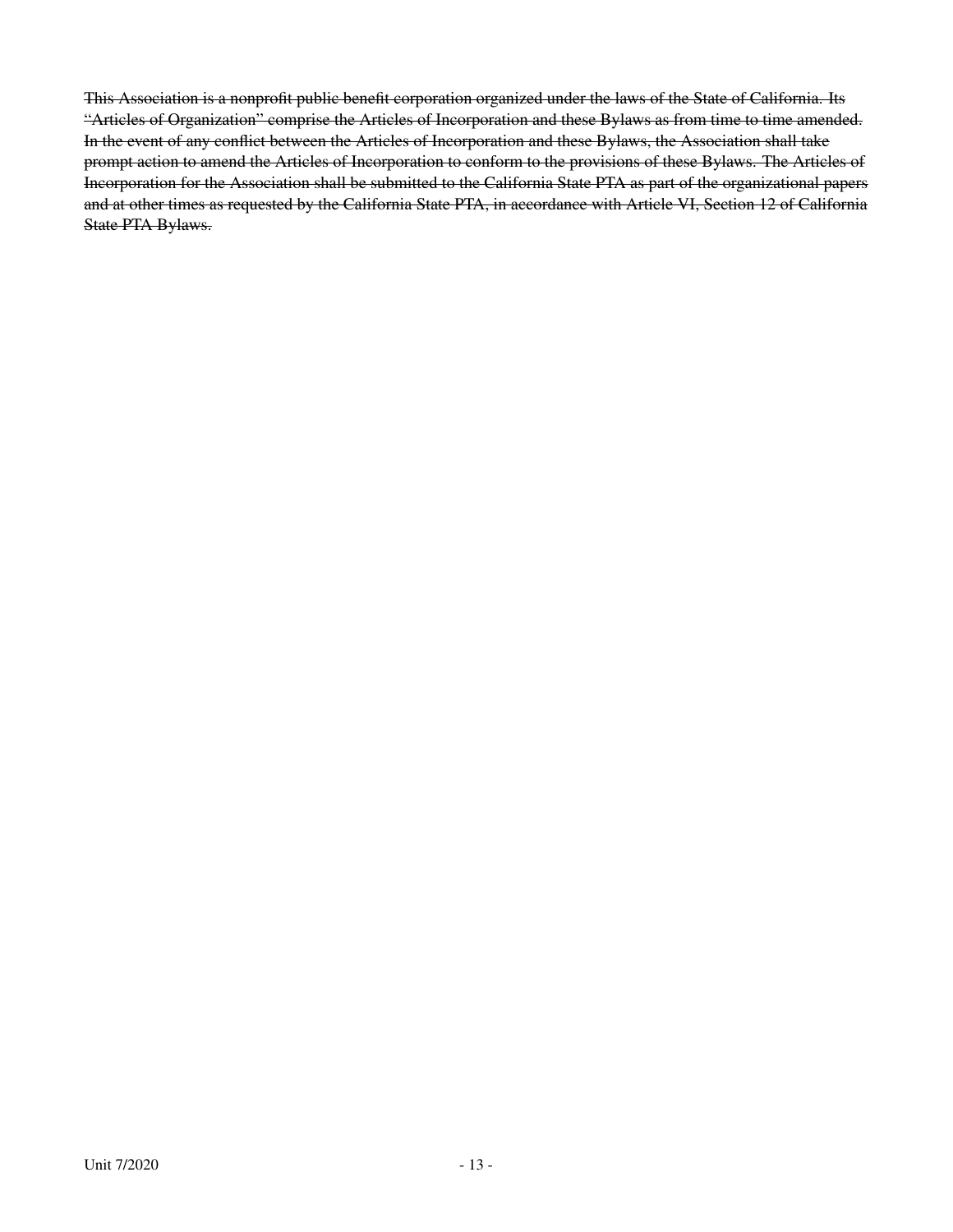## ARTICLE XIII – IDENTIFICATION NUMBERS AND FISCAL YEAR

#### SECTION 1.

The California State PTA Identification (ID) Number for this Association is

5369 *[number]*

### SECTION 2.

The National PTA Identification (ID) Number for this Association is

00035033 *[number]*

#### SECTION 3.

The Internal Revenue Service Employer Identification Number (EIN) for this Association is

7 7 - 0 4 9 2 2 4 2 *[number]*.

#### SECTION 4.

The entity number for this Association assigned by the Franchise Tax Board (FTB), is 8022716 *[number]*

#### SECTION 5.

The charitable trust number for this Association, as assigned by the California State Office of the Attorney General, is CT0176590 *[number]*

#### SECTION 6.

*If incorporated, the corporation number for this Association, as assigned by the Secretary of State, is*

*[number]*

#### SECTION 6.

The fiscal year of this Association shall begin July 1 *[month and day]* and end June 30 *[month and day]* (Once a fiscal year has been established and on file with the Internal Revenue Service, consult the California State PTA treasurer for the procedure required to change the fiscal year.)

## \*\*\*ARTICLE XIV – PARLIAMENTARY AUTHORITY

The rules contained in the current edition of **ROBERT'S RULES OF ORDER NEWLY REVISED** shall govern the National PTA and this Association in all cases in which they are applicable and in which they are not in conflict with these Bylaws, the Bylaws of the California State PTA and the National PTA, the Articles of Incorporation *of the [if incorporated, insert name of the*

*PTA unit]* and the California Nonprofit Corporation Law.

## ARTICLE XV – AMENDMENTS

#### \*\*\*SECTION 1.

Bylaws for this Association shall be reviewed annually and updated at least every five (5) years by the Bylaws committee of this Association.

#### \*\*\*SECTION 2.

Before adoption, all proposed amendments accompanied by the Bylaws shall be submitted through channels to the California State PTA parliamentarian for approval. The Bylaws must also be approved by the California State PTA parliamentarian when there is a change of status (e.g., PTA changing to PTSA or when combining/dividing).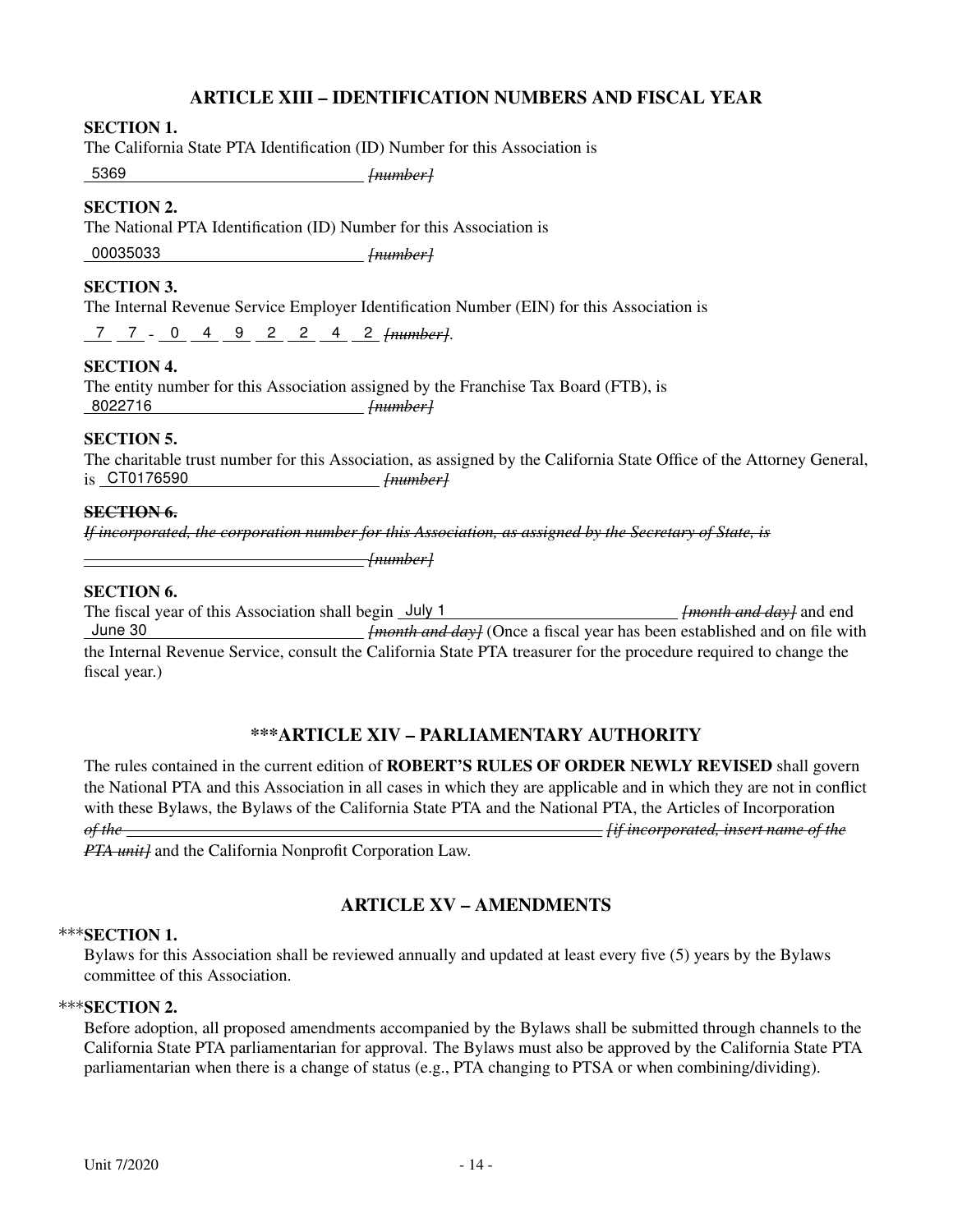#### SECTION 3.

After the California State PTA parliamentarian has approved and signed the amended Bylaws, the process of adoption by the Association must be completed. The Association shall by a two-thirds (2/3) vote of the members present adopt amended Bylaws at any Association meeting provided written notice of the meeting was given at least thirty (30) days prior to the date of the meeting to each member who, on the record date for the notice of the meeting, is entitled to vote at such meeting. (Note: If notice is provided by mail and the notice is not mailed by first-class, registered, or certified mail, such notice shall be given not less than twenty (20) days before the meeting.) The notice shall contain the place, date and time of the meeting and the general nature of the business that the board, at the time of the notice, intends to present for action by the members, but any proper matter may be presented at the meeting for action.

#### \*\*\*SECTION 4.

The adoption of an amendment to any provision of the Bylaws of the California State PTA identified by a triple star (\*\*\*) shall serve automatically and without the requirement of further action by this Association to amend correspondingly the Bylaws of this Association. Notwithstanding the automatic character of the amending process, this Association shall promptly incorporate such amendments in its Bylaws.

#### $***$ SECTION 5.

The adoption of an amendment to any provision of the Bylaws required by California Corporations Code and identified by a double star (\*\*) by the California State PTA shall serve automatically and without the requirement of further action by this Association to amend correspondingly the Bylaws of this Association. Notwithstanding the automatic character of the amending process, this association shall promptly incorporate such amendments in its Bylaws.

## **SIGNATURES**

# BYLAWS OF: Amy Imai Elementary PTA

|                                      | (Full Legal Name of Association) |                 |
|--------------------------------------|----------------------------------|-----------------|
| Los Altos-Mountain View              |                                  | Council of PTAs |
| Sixth                                |                                  | District PTA    |
| <b>APPROVED BY:</b>                  |                                  |                 |
|                                      | August 6, 2021                   |                 |
| California State PTA Parliamentarian | Date                             |                 |
| <b>ADOPTED BY THE ASSOCIATION:</b>   |                                  |                 |
| Rim Yazigi                           | November 17, 2021                |                 |

Association President

Association Secretary Date of Adoption by the Association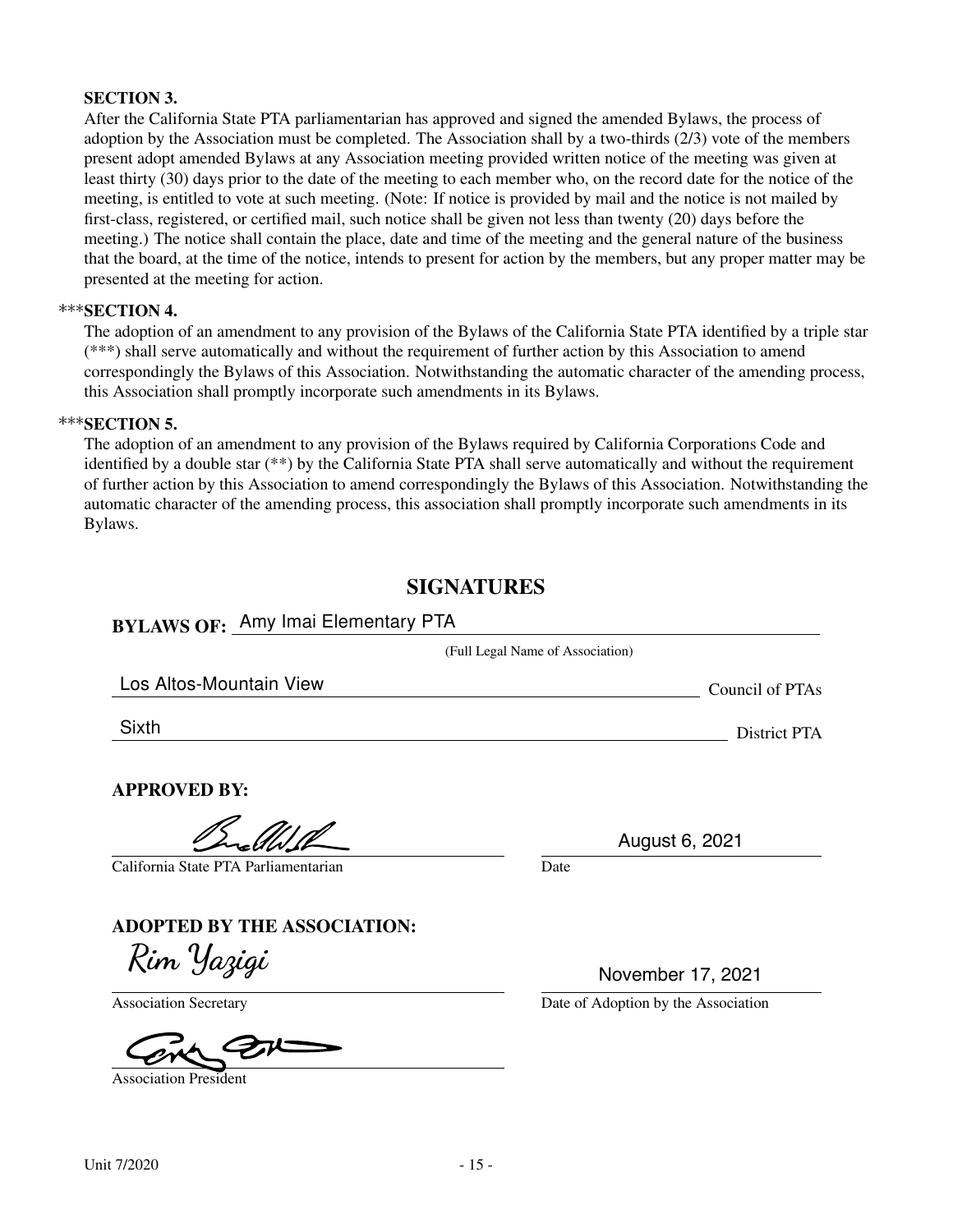## STANDING RULES

- 1. Bylaws At the beginning of the term of office, each member of the executive board shall be given a copy of these Bylaws and shall be responsible for making a thorough study of them. A copy of these Bylaws shall be made available to any member of the Association upon request.
- 2. Membership List The membership list/directory of this Association shall be for the exclusive use of the organization and shall not be available for distribution or purchase by any other organization or commercial entity.
- 3. Board Roster The president shall prepare the list of Association Officers and Chairmen required for directory data and submit as directed by the *council / district [choose one]*. The deadline for directory data to the *council / district [choose one]* is May 1 *[council deadline if in council, district deadline if out-of-council]*.
- 4. Annual Report The *president / historian [choose one]* shall be responsible for the preparation of the Association's Annual Report of volunteer hours required by the California State PTA.
- 5. Vice Presidents The *executive vice president / first vice president [choose one]* shall serve as the primary aide to the president and perform the duties of the president in the absence or disability of that officer to act.

The *additional* vice president*(s)* shall act as aide*(s)* to the president *and executive vice president* and shall*, in their designated order*, perform the duties of the president and executive vice president in the absence or disability of that officer to act.

*The first vice president shall serve as Vice President of Membership .*

*The second vice president shall serve as Vice President of Membership Support .*

*The third vice president shall serve as Vice President of Volunteers .*

*The fourth vice president shall serve as .*

*The fifth vice president shall serve as .*

*The sixth vice president shall serve as .*

- 6. Check Signers All disbursements of the Association must be signed by two (2) authorized signers. Authorized signers are: president, treasurer *and* Executive Vice President *[elected officer other than the secretary or auditor]*. The authorized signers and any individuals counting cash shall not be related by blood or marriage nor reside in the same household.
- 7. \*\*Association Meeting Dates Association meetings are meetings of the general membership and shall be held on the third Wednesday *[insert week and day in the month, e.g., second Tuesday]* of

| ⊃eptember | November | Januar     |                           |
|-----------|----------|------------|---------------------------|
| March     |          |            |                           |
|           |          |            |                           |
|           |          | Mav<br>and | of the school year unless |
|           |          |            |                           |

otherwise ordered by the Association or the executive board.

- 8. \*\*Association Meeting Agenda At least fourteen (14) days notice, in writing, must be given to the president in order to have an item of business or an announcement placed on the Association meeting agenda. (This allows the president time to prepare the agenda and provide written notice to the members at least ten (10) days prior to the meeting).
- 9. Association Meeting Business Items When a recommendation for an item of business or an announcement that has not had prior consideration by the executive board is brought to an Association meeting, it shall be referred to a committee and/or the executive board for study.
- 10. Approving Material for Association Meetings Any non-PTA material to be distributed at an Association meeting must be approved by the executive board prior to the meeting.
- 11. Executive Board Meeting Date Executive board meetings shall be held on the first Wednesday *[insert week and day in the month, e.g., second Tuesday]* of each month during the school year.